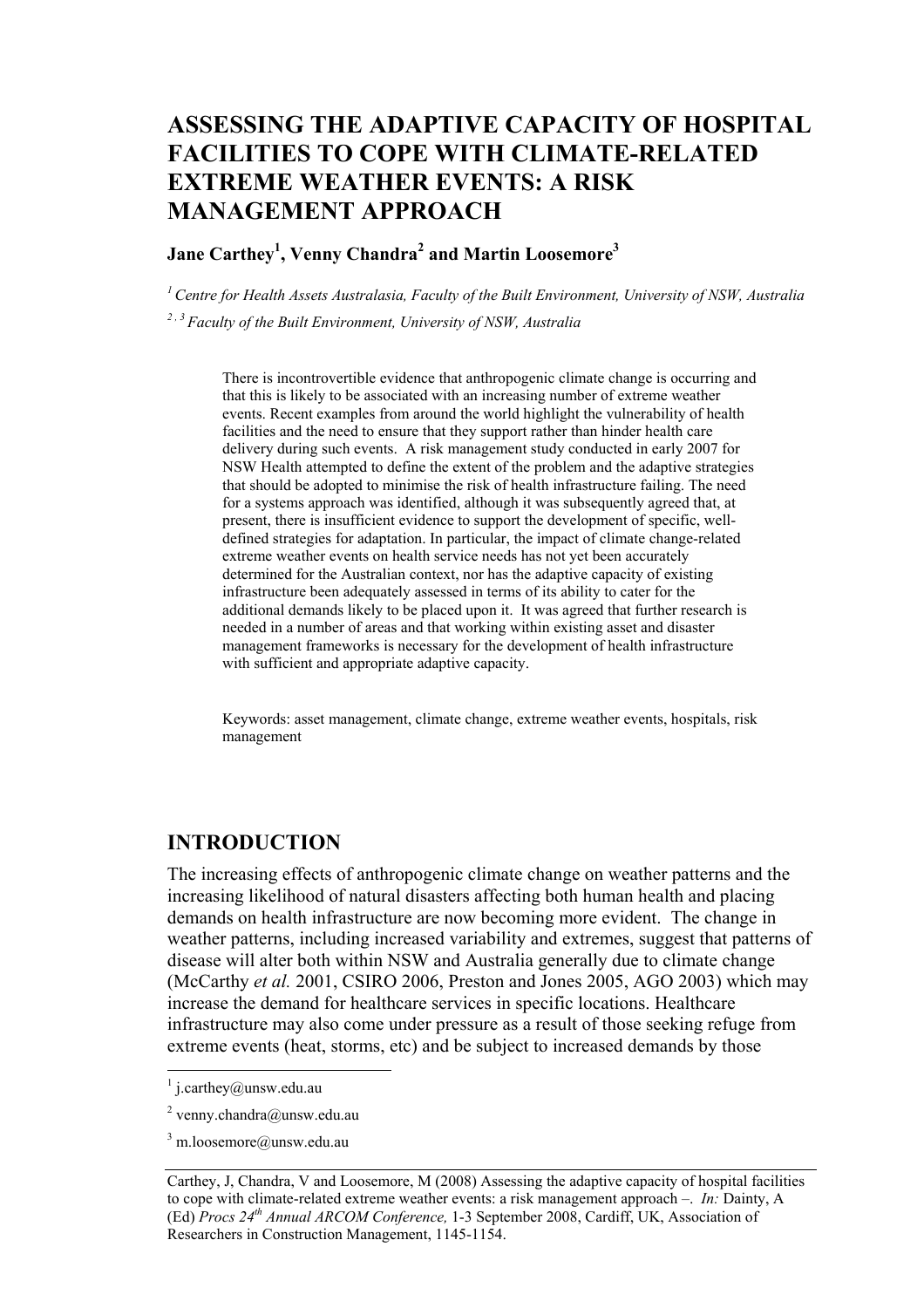suffering injury or ill health as a result of such events (eg. elderly or vulnerable populations suffering from heat stress related to extended periods of higher than normal temperatures). It is also noted that the "loss of life, and the impact on hospital and emergency services, through extreme weather events is likely although not predictable" (AGO 2005). Consequently, "a major challenge in Australia is how to protect and improve public health systems…" (AGO 2003: 156).

Climate change research indicates that both mitigation and adaptation strategies are required to cope with the effects of climate change which now appear inevitable no matter the degree to which mitigation either becomes a higher priority or is in fact pursued. For example, the 2006 UNFCCC Adaptation Framework notes that 'Until recently, policy makers concentrated on mitigation, partly because of worries that highlighting adaptation options might reduce the urgency for mitigation…mitigation and adaptation are not alternatives; both need to be pursued actively and in parallel. Mitigation is essential and adaptation is inevitable.'(UNFCCC 2006: 7) In recognition of the need to safeguard Australian critical infrastructure from the effects of climate change, in 2007 the NSW Greenhouse Office funded NSW Health to develop strategies for safeguarding NSW health infrastructure in order to protect the health of the NSW population. The research reported in this paper was undertaken at the request of the NSW Health Environmental Health Branch as part of the Human Health Impacts of Climate Change Adaptation Project. Both mitigation and adaptation strategies were considered in the research although the primary focus was on adaptation strategies required to safeguard essential healthcare infrastructure. This paper reports the findings of the research which highlight the need for further investigation of the likely increase in healthcare demand due to extreme weather events and the need to investigate further the adaptive capacity of existing health infrastructure. It also highlights the importance of working within existing asset and disaster management frameworks in doing this.

## **BACKGROUND**

While recent research has acknowledged the important role that health facilities play in responding to the impacts of disasters (natural and man-made), this role is not well considered in the development of disaster management strategies (Sternberg, 2003). These disasters can range from the impact of pandemics such as SARS and H1N1 (Bird flu) through to the disruption and endangerment to life caused by extreme weather events such as hurricanes, fires, drought and severe storms. The first type of disaster is usually managed by a health system response that focuses on clinical issues and 'frontline' health service delivery practices. For natural disasters such as those caused by extreme weather events emergency services organisations usually take responsibility for mobilising resources to provide immediate relief including removal of danger sources that pose a risk of injury or death. In both situations, health infrastructure including hospitals and other buildings are assumed to be available for continuous healthcare delivery and to possess sufficient coping capacity. This assumes that such facilities are not themselves damaged by the disaster, isolated by the failure of surrounding infrastructure such as roads, power or communication failures or indeed not overloaded by the additional demands likely to be placed upon them. The likelihood of these events occurring and compromising the delivery of healthcare to the community was clearly demonstrated by the aftermath of Cyclone Katrina in the US and obviously many of the lessons learnt from this event are equally applicable to a range of other natural disasters. Some of the most important lessons included those that demonstrated the inadequate attention frequently paid to disaster prevention and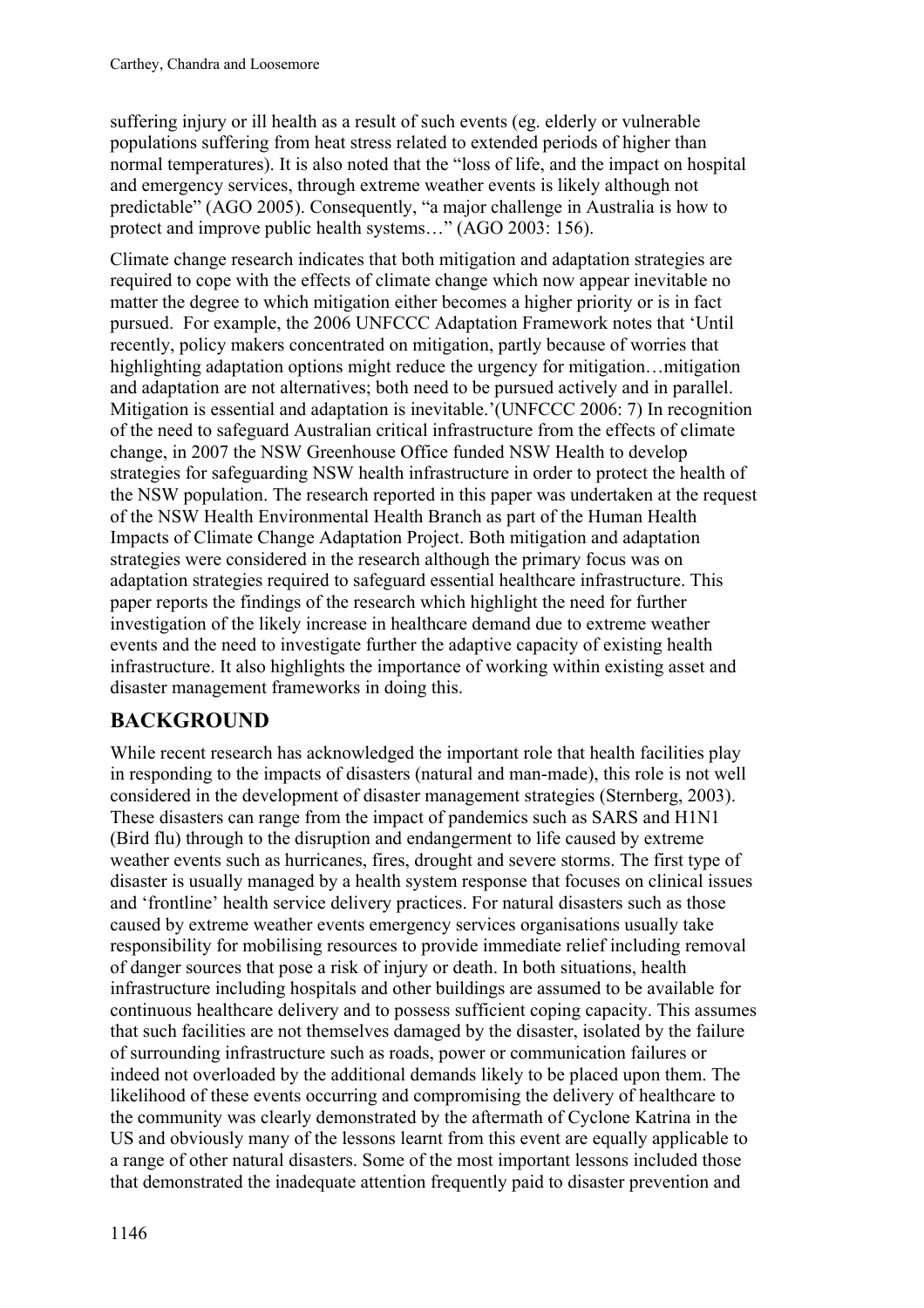mitigation planning by health architects and health service organisations who assume that the relative infrequency of disasters means that they are unlikely to happen to their organisation and more likely to happen elsewhere or to someone else (Tusler 2007).

Recognising that various disaster management planning strategies have been developed for the Australian community, our study intended to investigate the potential vulnerability of NSW hospitals and other health facilities to extreme weather events that are predicted to increase in frequency and severity due to the effect of climate change and to understand whether sufficient adaptive capacity already existed to cope with these. While many types of healthcare facilities provide community health care needs during such events (clinics, day centres, outposts etc), the study focussed on hospitals because they provide the majority of the community's acute health care needs, the majority of patients will likely present to these facilities and it is from here that health disasters are usually coordinated. Furthermore, there is more data relating to asset conditions and patient demand for hospitals than any other type of health facility. The risk to Australian hospitals posed by extreme weather events was well illustrated by Tropical Cyclone Larry that forced the closure of local hospitals in Northern Queensland in early 2006 (Queensland Government 2006) and more recently in 2007 during the recent floods in the NSW Hunter Valley when the Morriset Hospital was without power for almost two days while James Fletcher Hospital suffered from significant damage to grounds and roofs (Hunter New England 2007). The 1997 heatwave in Adelaide caused hospital computers to overheat and fail and outages to occur in water supply, air-conditioning and energy supply (EMA 1998). Of even greater relevance to NSW Health was the 2005 Sydney heat waves that affected the elderly and other vulnerable populations such as the obese and chronically ill, causing increased hospital admissions relating to heatstroke and cardio vascular diseases.

Clearly, as a developed country, it is reasonable to assume that Australia is well placed to protect its healthcare and other community infrastructure from the anticipated additional demands placed upon it by increasing incidences of extreme weather events likely to be associated with climate change. However, although these demands may place only incremental additional loads on systems already designed to cope with disasters and other emergency situations, they require recognition, anticipation and responses to be identified within existing health asset management frameworks. This will ensure that should the predicted demands arise, appropriate responses will have been determined well in advance and incorporated into health asset management practices so that healthcare infrastructure will be able to cope with the increased load and stresses likely to be imposed. If not considered in advance, such responses will become reactionary without guarantee of success or adequacy, and possibly of much greater cost to the community in terms of damage to infrastructure and potential reduction in health status of the population.

It must also be recognized that climate change will affect the built environment in many and diverse ways. However, it is a problem that can be addressed with proper identification and planning, as supported by the comment made by the IPCC Report that: 'Climate change will affect human settlements against a very dynamic background of other environmental and socioeconomic factors. Human settlements are expected to be among the sectors that could be most easily adapted to climate change, given appropriate planning and foresight and appropriate technical, institutional, and political capacity.' (Scott and Gupta 2001) The study thus required an investigation of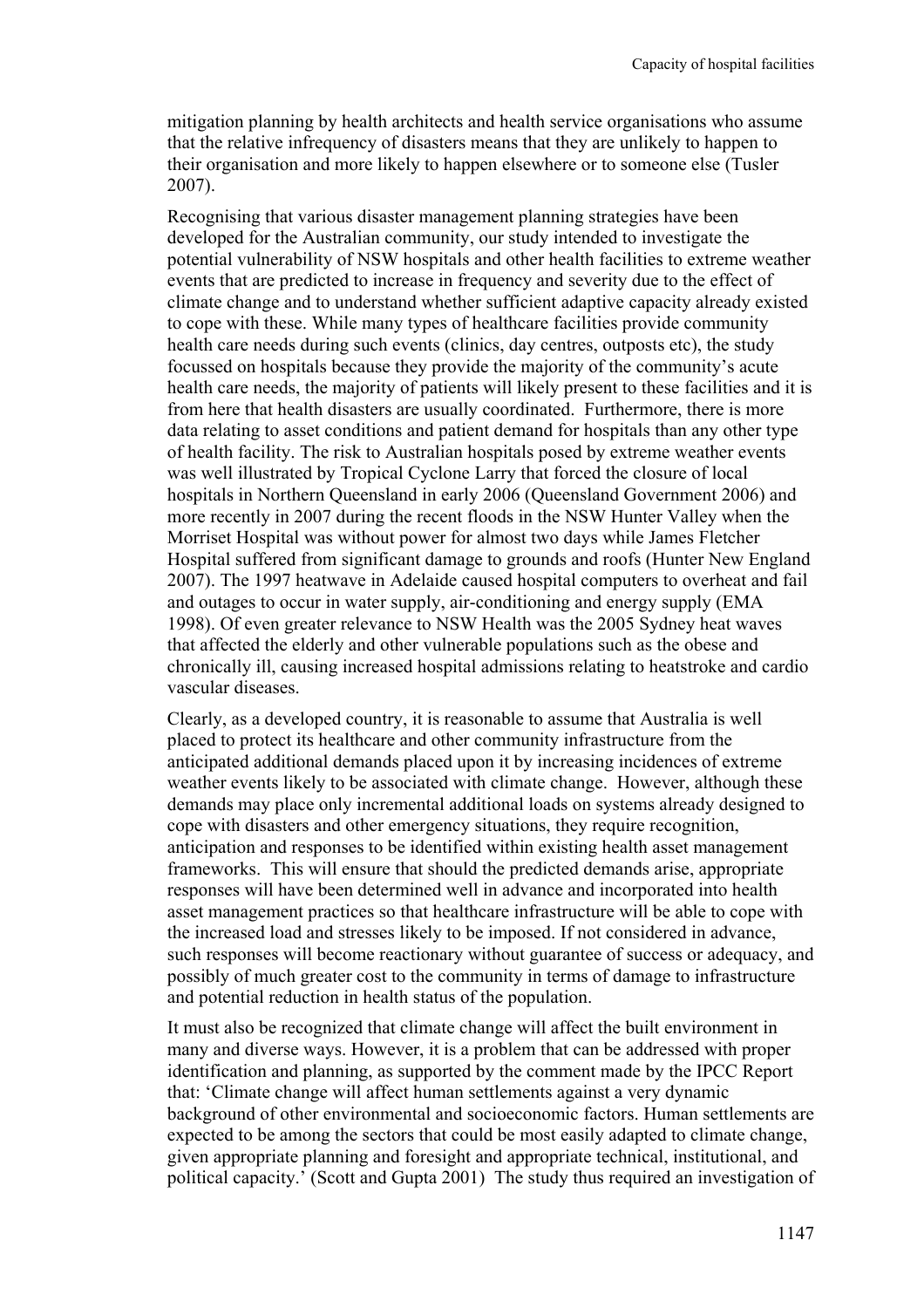factors ranging from the need to consider the health system as part of a wider community disaster response framework through to the issues associated with the vulnerability of individual facilities including their siting, condition and operational capacity. This is an approach accepted in considering the conceptual framework for consideration of 'community-wide and systemic measurements of demand, capacity, and preparedness' (Simpson et al 2005, 127) as illustrated by the following (adapted) diagram.



### *Figure 1 Conceptual Schematic*

Study of these system-related issues is a task of such magnitude that it was not possible to either identify or to determine actions for addressing all of them. Thus in response to input by the project stakeholders, the study focused on a range of strategic issues including what is known about the risks, who are the key players who should be consulted/influenced and how best to raise the importance of the issues within the community and with health system funders and managers. This also included the need to identify requirements for further research that could result in a defined list of concrete actions to be taken by government and industry to reduce the risks posed to health infrastructure by extreme weather events by improving its adaptive capacity.

## **METHODOLOGY**

## **Aims and Objectives**

Our research was deliberately restricted in its focus on the facility-related impacts of climate-related extreme weather events such as heat waves (and bushfires), floods, and storm surges. This focus was consistent with the proposition that appropriate planning for health facility infrastructure will help reduce the potential adverse impacts of extreme weather events on the physical facilities that support healthcare delivery that contributes to and augments the health of the community. The overall objective of the research was to identify a range of potential adaptation strategies for NSW healthcare facilities to ensure that they can cope with extreme weather events without failing and as a result compromising the health of the community. More specifically it aimed to: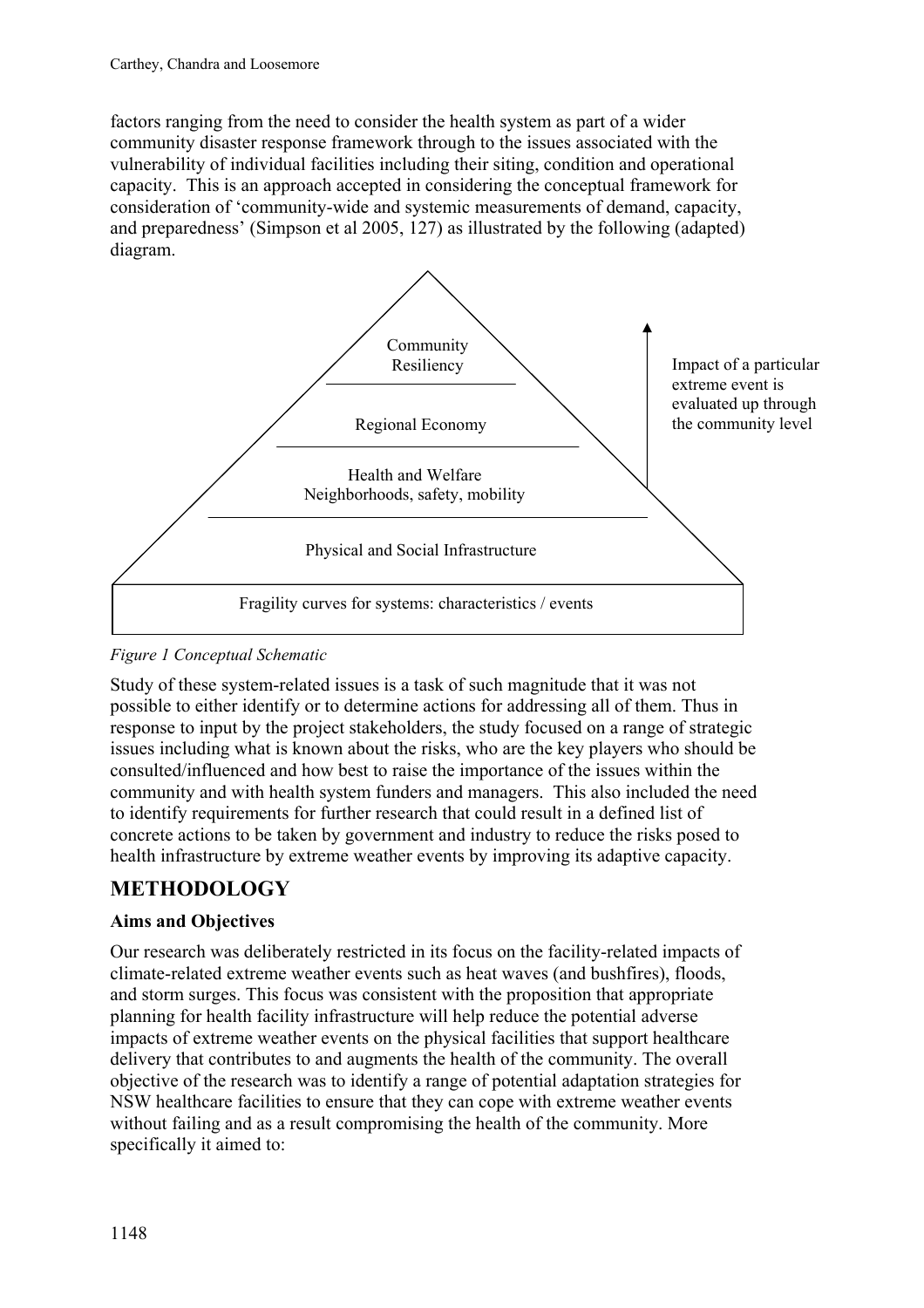- 1. Explore the impacts that extreme weather events may have on healthcare buildings specifically in the context of the NSW climate (but with reference to the wider Australian context), focusing on the differing requirements by location.
- 2. Investigate the suitability and applicability of the suggested responses (gleaned from the existing literature) from a healthcare infrastructure perspective
- 3. Assess the "adaptive capacity" of health infrastructure in the light of healthcare, social, financial, technological, and political impacts in Australia resulting from climate change
- 4. Where possible, align potential strategies with existing disaster planning strategies

Finally it aimed at developing an Action Plan that summarises identified key risks and opportunities, and a strategy in dealing with each of these. In doing so, it also determined where further research and investigation are required in order to develop a cohesive NSW strategy for dealing with the impact of extreme weather events on healthcare infrastructure. (Carthey *et al.* 2007)

#### **Method**

Data was collected via focus groups with key stakeholders who would be involved in responding to an extreme weather event. These included clinicians, facilities managers, emergency services, nurses, public health experts and ECU personnel. The focus groups were structured around a risk and opportunity management methodology called ROMS. The ROMS Methodology has been tried and tested in a wide variety of contexts and used by many major public and private sector organisations throughout Australia and Asia. ROMS complies with AS/NZS 4360:2004 and other international risk management standards; the principles underlying ROMS have been published in (Loosemore et al 2006) and can be explored further at www.risk-opportunity.com. This risk management approach was developed in accordance with recommendations made by the UNFCCC (2006), the Australian Greenhouse Office (2005), CSIRO (2006), UK CIP (Willows and Connell 2003) and other authorities. For example a Norwegian study noted that: 'Reducing the potential for defects or damage through the development of technical and organizational preventive measures (a risk management strategy) while at the same time applying the precautionary principle and discursive strategies in the design, construction and geographical localization of buildings, is likely to increase the robustness of the built environment in the light of the unknown risks of future climate change' (Lisø 2006).

The data collection process commenced with the identification of key stakeholders who were subsequently invited to a ROMS workshop held over two days that was facilitated by Professor Martin Loosemore of UNSW. Key stakeholders were determined through a process undertaken by the authors of the study in conjunction with representatives of the NSW Health Environmental Health Branch. A total of ten people were selected initially on the basis of their professional backgrounds and current occupations in roles of influence in the healthcare and community sectors. Other criteria for selection then became their likely concern with the effects of climate change related extreme weather events on healthcare infrastructure (their objectives affected by project outcomes) coupled with their perceived abilities in determining effective adaptive responses and possible subsequent involvement in the implementation of these (their ability to implement the project objectives). The identified key stakeholders were invited to participate in the ROMS workshop which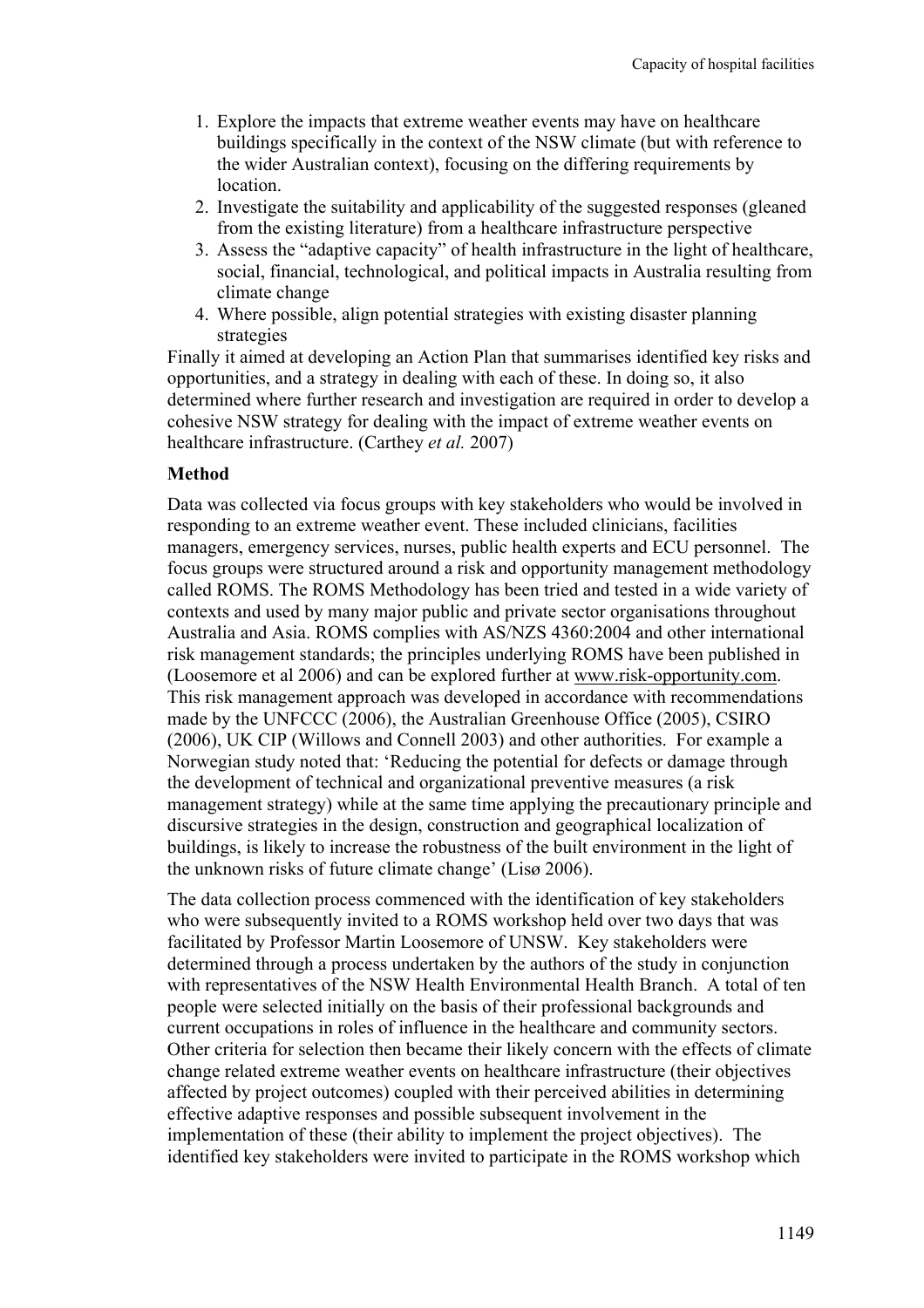following a background briefing for participants, was conducted in accordance with the structured process set out as follows.

Workshop 1

- Step 1: Stakeholder analysis and common objectives
- Step 2: Identify risks and opportunities to those objectives
- Step 3: Assess their magnitude and prioritise them

Workshop 2

• Step 4: Develop an action plan to minimise risks and maximise opportunities

Workshop proceedings and outcomes were documented in the ROMS format, and an accompanying report written to highlight the analysis of the findings and the key themes that emerged. In the first step of the first workshop, participants identified and ranked a set of common objectives for the study which are shown in Table 1 below. These common objectives were then aligned with the initial project objectives identified by the NSW Health Environmental Health Branch for the study, and are discussed further in the results below that summarise the results of the ROMS workshops.

| Ranking        | Objective           | <b>Description</b>                                                         |
|----------------|---------------------|----------------------------------------------------------------------------|
|                | Quantifying         | To develop a research program to identify, analyse and assess impacts of   |
|                | impacts             | extreme weather events on health infrastructure.                           |
|                | Evidence-based      | To identify a range of potential facility-related responses to the health- |
|                | practice            | care challenges posed by climate change, that may assist in influencing    |
|                |                     | potential funders of climate change research.                              |
|                | Asset management    | To ensure procurement, design, FM, urban planning and asset                |
|                | planning            | management planning strategies enable effective health-care responses to   |
|                |                     | climate change and do not exacerbate problems in event of a crisis.        |
| $\overline{4}$ | Ensuring            | To raise awareness of climate change including changing public             |
|                | behavioural change  | expectations and behaviours, securing buy-in from industry stakeholders    |
|                |                     | by means of communication and education.                                   |
|                | Integrated planning | To ensure a coordinated cross jurisdictional response to climate change at |
|                |                     | internal, local and society level involving: disaster planning; emergency  |
|                |                     | services, private health care sector, and other non-health care community  |
|                |                     | services.                                                                  |

*Table 1 Common objectives in responding to the challenges of extreme weather events* 

# **RESULTS**

#### **Risks to the healthcare system due to climate change extreme weather events – impacts on human health and health facilities**

#### *Possible Infrastructure Responses*

While calls for responses to extreme weather events are evident within the literature, the workshop identified that a key barrier to moving forward with adapting to extreme weather events was the lack of understanding of the likely quantum and nature of the impacts of such events on health infrastructure. In particular, prior to any attempts at adaptation, the quantification of the impacts of climate change and the resulting extreme weather events was considered key to reinforcing understanding of the immediacy and severity of problem. This resonates with problems faced elsewhere, for example in the US, Sternberg (2003) noted that the lack of reliable data by which to assess risk of disaster events in the hospital sector has been a major impediment to establishing disaster management strategies.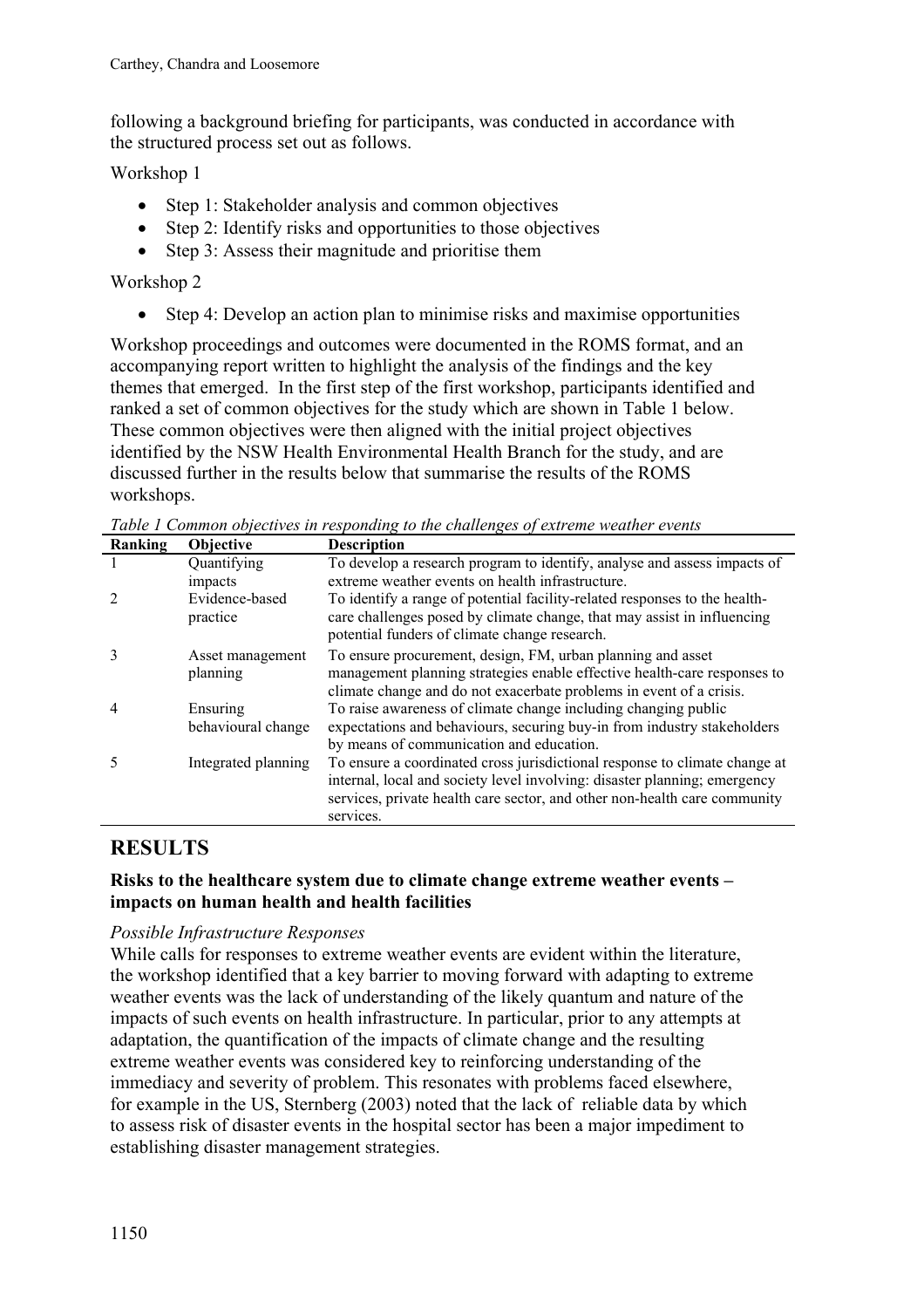A range of adaptation responses were identified from the literature prior to the workshop and included immediate responses such as evacuations, as well as long-term facility responses to help mitigate the risk of facility failures.

An evidence-based approach must underpin adaptation strategies that are intended to respond to the threats posed by climate-related extreme weather events. However, the need to include adaptive strategies in the current health infrastructural processes has not yet been considered (i.e. design documentation and tender processes do not yet incorporate this requirement) and competitive tendering approaches can reduce the likelihood of innovative strategies being proposed as these could render a bid nonconforming. Other difficulties in adopting this approach included the lack of evidence and experience from previous projects demonstrating translation of adaptation strategies into facility requirements and designs, and providing data regarding the likely costs associated with these.

#### *Adaptive Capacity – existing and required*

The workshop identified the lack of certainty around how climate change will impact the Australian community and that although a sense of urgency was beginning to become apparent it was yet to be translated into policy and adaptation strategies. Changing attitudes towards adaptation and then "ensuring behavioural change" is an important factor in enhancing the "adaptive capacity" of health infrastructure to cope with extreme weather events. Comprehensive identifications of the impacts on the social, financial, technology and the political climate are still at a relatively early stage. The attitude of those managing and funding health infrastructure projects was identified as one impediment to the implementation of adaptation responses for health services and infrastructure. This is because the issue is not yet ranked sufficiently highly on the list of their priorities that currently drive the delivery of these projects.

#### *Integration with current disaster management strategies and other community responses*

Currently, adaptation strategies to cope with extreme weather events are considered under the banner of disaster management and emergency planning in countries such as the US, UK, and Australia, in regard to the need to cope with terrorist attacks or outbreaks of infectious diseases within the Australian community. However, additional burdens likely to be placed on health services by climate change including the increased incidence of extreme weather events are at an early stage of investigation and usually focus on the potential effects on human health with little reference to consequences for infrastructure. An example of this is the 2008 update of the 2001/2002 Dept of Health/Health Protection Agency Report into the Health Effects of Climate Change in the UK which includes minimal reference to the potential failures of health infrastructure and the likely effect of this on the delivery of health care in the event of climate change induced natural disasters. (UK Dept of Health and Health Protection Agency 2008)

Consequently, neither the generic disaster management strategies prepared by emergency management organisations nor those prepared by health services to cope with health service disasters such as epidemics identify clearly defined adaptation strategies for health infrastructure. As a result there has been little attempt to address the practical implications for health infrastructure that would assist in safeguarding critical service functions such as healthcare delivery. In more recent times, the most practical guidelines for doing this have emerged from the US in response to the events such as Cyclone Katrina and in the Joint Commission documents that guide the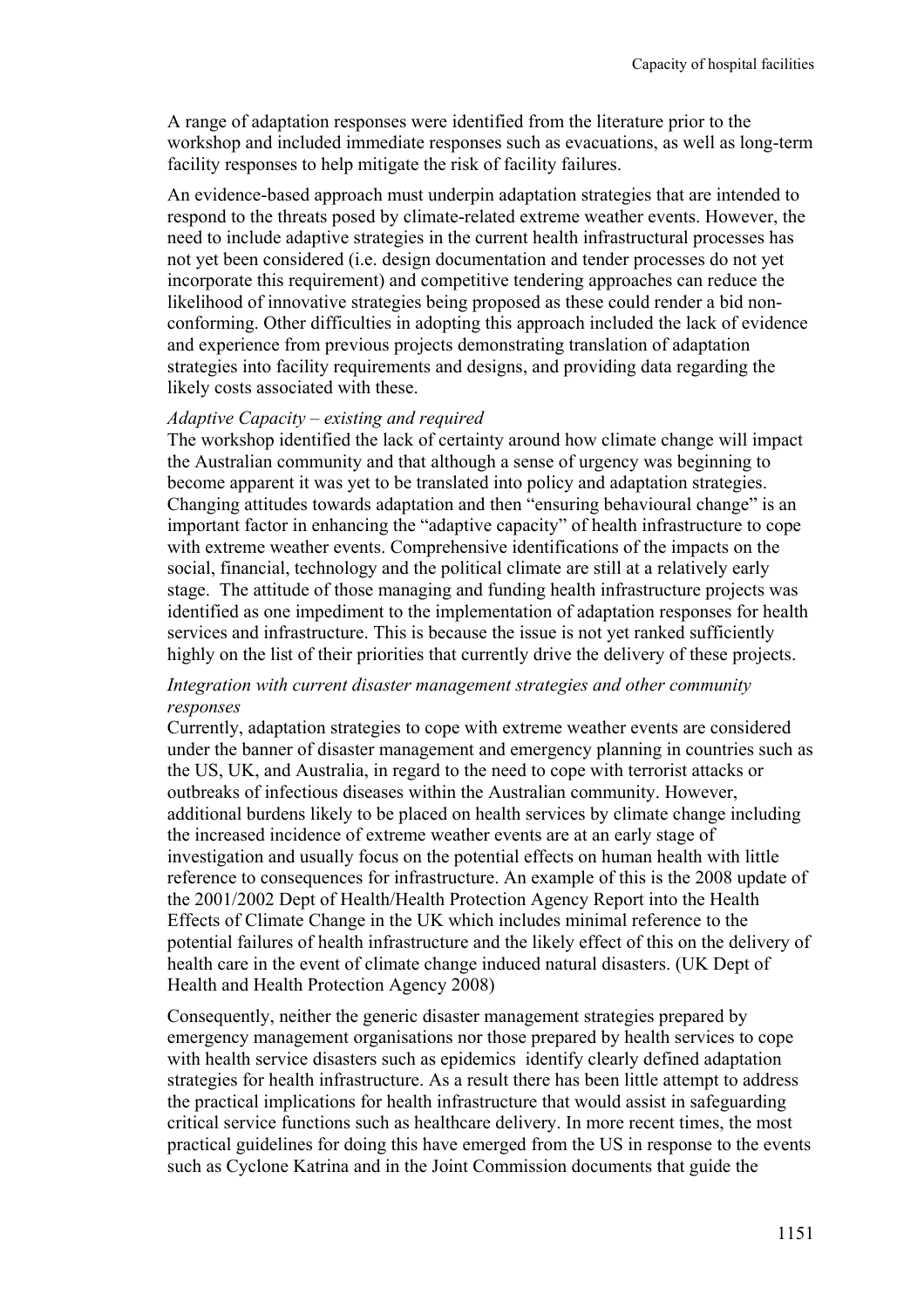development of healthcare facilities in that country. (Tusler 2007, JCAHO 2006, Planning 2.0 2005). The need for "spare" or "surge" capacity (Traub *et al.* 2007) in new and existing healthcare infrastructure in order to cope with the increasing demands associated with emergencies such as the impact of extreme weather events is widely accepted. The quantum of additional facility requirements or indeed the location of these facility, or even 'surge' resources is not yet identified for the NSW context, partly because unlike in the UK, the science surrounding the additional burdens on human health that may be associated with climate change has not yet been robustly investigated for the Australian situation - as noted previously.

#### *Research Required*

A range of research initiatives were identified by the workshop that require further exploration. These are summarised below and include the need to explore:

- 1. Definition of the projected impacts of Climate Change extreme weather events on Health and Facilities – including effects on the health of the Australian community and the assessment of the vulnerability of existing health facilities in different locations to climate change related weather events.
- 2. Infrastructure Responses and Adaptive Capacity including the need for evidence-based practice developed through multi-disciplinary research that should included forecasts of implementation costs, identification of operational benefits, health specific facility performance measures and how these interface with business continuity planning. Proposed responses should ideally align with current government policies and practices and also with those of the building industry.
- 3. Integration with Current Disaster Management Strategies and other Community Responses - including integration with community-wide adaptation frameworks and the Asset Management policies and processes of NSW Health.

#### *Communication of Research Findings*

To develop a greater understanding of the impact of extreme weather events on health infrastructure requires a range of strategies. The implementation of these requires clear and effective communication with stakeholders. Influencing clinical and asset management practices could be achieved by means of demonstration projects showing the implementation of health infrastructural adaptation strategies and ongoing evaluation of these. In addition, industry practice could also be influenced directly through development and implementation of government policy. This may be aided by disseminating a simple message, establishing mechanisms to facilitate cross sectional communications, and encouraging health services to be proactive in accelerating change and being brokers in determination of action agendas.

## **DISCUSSION**

The study demonstrated that although it is likely to be already possible to develop a list of facility infrastructure responses that could provide adaptive capacity to health infrastructure, there are many strategic issues to be addressed in order to be able to implement these in practice and to heighten the urgency for action. The first is the need to convince those who fund and plan health projects that this is indeed an important issue to be addressed and that while clinical response strategies and emergency management plans are important there is also a need to understand that robust and resilient physical infrastructure is essential to support the uninterrupted delivery of healthcare. The examples quoted such as those from Cyclone Katrina serve as a warning and demonstrate that should the physical infrastructure fail as the result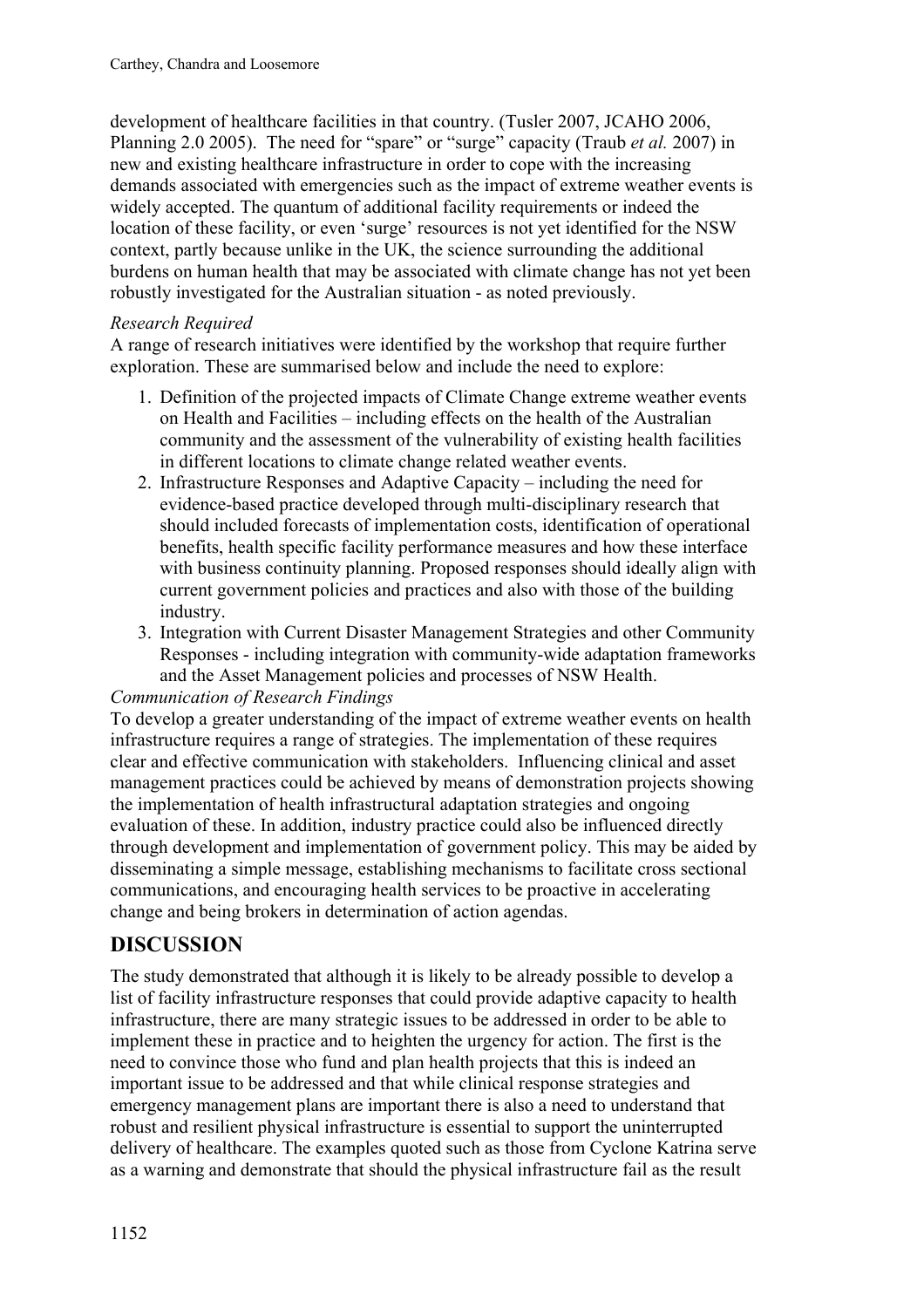of a natural disaster, health service delivery may be severely compromised. Hence it was indeed not surprising that one of the primary findings of the workshop that was addressed in great detail by the participants was the need to raise the profile of health infrastructure as a front line tool for disaster response with the key decision makers who are identified as including government funders, regional health services and authorities, key clinicians and their professional organisations.

This study found that the current lack of understanding of the problems (nature, frequency, severity, and relevance) associated with extreme weather events in Australia (including NSW) has led to perceived uncertainty surrounding the need for adaptive strategies for health services and infrastructure as a response to the increasing incidence of extreme weather events likely to be associated with climate change. Consequently, further research is needed to increase the understanding of the impacts of extreme weather events on both healthcare service needs and health infrastructure to ensure uninterrupted delivery of these services. This involves the quantification of such impacts, including the risks associated with ignoring them and not acting, as well as the benefits associated with a prompt response. The information should be made widely available and communicated in a form that may be clearly understood by the community. Results from this undertaking should then be widely disseminated with the assistance of other influential bodies that endorse climate change adaptation agendas. Finally, as further research is undertaken and adaptation strategies implemented, an education and communication strategy should be developed to ensure key stakeholders remain aligned and informed.

## **CONCLUSION**

The study demonstrates the need to use a systems approach for understanding the vulnerability and need for adaptive capacity that will ensure that healthcare infrastructure can cope with climate change. This includes the requirement to determine not only the impact of increasing incidences of extreme weather events on the health of the community that may increase the demand for healthcare services, but also to consider how to prevent health facilities failing under the loads placed on the building fabric due to these same events. Working with existing systems appears to offer the greatest chance of success in achieving both these aims. It is essential to integrate responses with existing asset and disaster management frameworks and to involve clinicians, health service and facility managers in decision-making processes to ensure more effective community responses and greater pressure for the development of adaptive capacity for healthcare infrastructure. This approach will thus also be more responsive to the existing political, social, technological and institutional capacity, wherever the healthcare system may be located.

## **REFERENCES**

- Australian Greenhouse Office (2003) Climate Change: An Australian Guide to the Science and Potential Impacts. Commonwealth of Australia
- Australian Greenhouse Office (2005) Climate Change Risk and Vulnerability: Promoting an efficient adaptation response in Australia, Australian Government, Canberra
- Carthey, J and Chandra, V (2007) The Impact of Climate Change on Healthcare Facility Infrastructure: A Preliminary Investigation of Mitigation and Adaptation Strategies, CHAA Conference: *Future Health Facilities: Sustainability, Design, Financing and Research*, 19-20 February, University of New South Wales, Sydney, Australia.